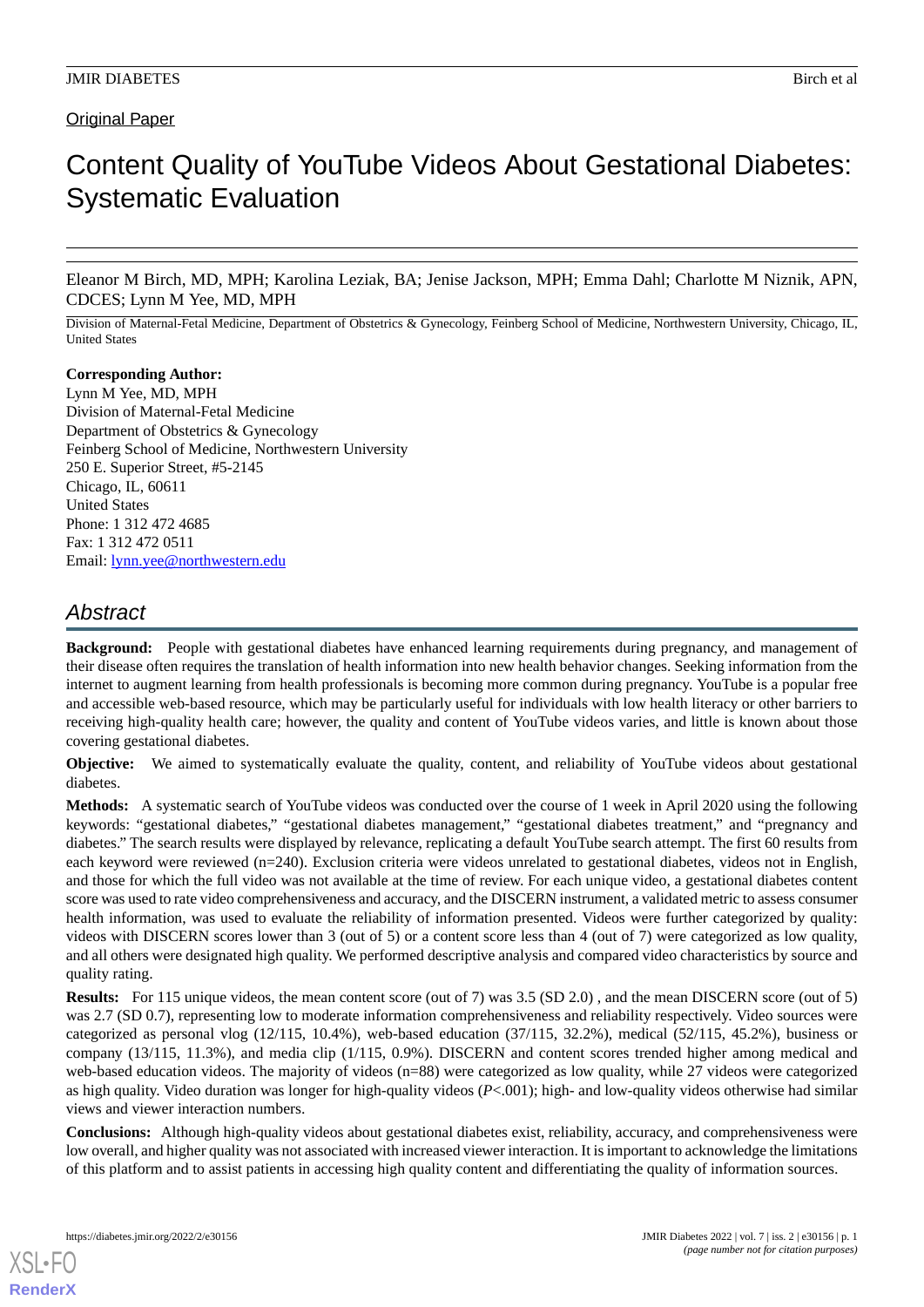*(JMIR Diabetes 2022;7(2):e30156)* doi:  $10.2196/30156$ 

#### **KEYWORDS**

diabetes; gestational diabetes; health information; internet; web-based; pregnancy; YouTube

# *Introduction*

Gestational diabetes is one of the most common complications of pregnancy. Untreated or undertreated gestational diabetes is associated with perinatal and maternal complications, including preeclampsia, macrosomia, neonatal hypoglycemia, and maternal risk of developing type 2 diabetes [[1\]](#page-6-0). Because management of gestational diabetes may include a combination of nutritional therapy, physical activity, blood glucose monitoring, or medication, affected individuals require health behavior changes beyond those required during routine pregnancy care in order to have best outcomes [[2-](#page-6-1)[4](#page-7-0)]. These increased requirements are particularly noteworthy because individuals with gestational diabetes are more likely to belong to racial, ethnic, and socioeconomic groups that face barriers to access to high-quality care  $[1,5,6]$  $[1,5,6]$  $[1,5,6]$  $[1,5,6]$  $[1,5,6]$ . Because an individual's access to and application of informative resources about gestational diabetes testing, treatment, and self-management may determine their risk of adverse pregnancy outcomes, improving access to high-quality health information and support for health behavior change is crucial  $[6-10]$  $[6-10]$  $[6-10]$  $[6-10]$ .

The internet is a widely available, increasingly accessed resource for health information, and it is a common source of information for pregnancy-related health concerns [\[11](#page-7-4),[12\]](#page-7-5). Multiple studies [[13-](#page-7-6)[17\]](#page-7-7) have found high prevalences of internet and other digital media use among pregnant patients in the United States—estimated to be greater than 70% among patients of different ages, races or ethnicities, and socioeconomic groups. Web-based information-seeking has been reported for many pregnancy-related topics including fetal development, pregnancy complications, prenatal care, medication safety, nutrition, and gestational weight gain [[15,](#page-7-8)[17](#page-7-7)-[19\]](#page-7-9). The rapidity of information access and availability of supplemental explanation are reported advantages of seeking information from the internet [[17\]](#page-7-7). YouTube is a particularly important source of health information, both because of its popularity as one of the most used web-based platforms, and because its information is unregulated [[20-](#page-7-10)[25\]](#page-7-11). Evaluations on a variety of topics, including infertility treatment, medication safety during pregnancy, and diabetes outside of pregnancy have reported variability in the value of YouTube as a health information source and some found that videos provided incomplete or misleading information, while others have reported advantages, including the availability of personal experience–based information [\[26](#page-7-12)[-28](#page-8-0)]. However, little is known about the content and quality of information from YouTube on gestational diabetes.

Given the emerging role of web-based platforms—including YouTube—as health information resources, and the importance of optimizing health care information and interventions for individuals with gestational diabetes, it is important to learn more about the content and quality of resources about gestational diabetes that are available on YouTube. Restrictions on access

 $XSI - F($ **[RenderX](http://www.renderx.com/)** to care [\[8](#page-7-13)], limited health literacy [\[18](#page-7-14)], and lack of availability of culturally appropriate interventions [\[8](#page-7-13)[,29](#page-8-1),[30\]](#page-8-2) are well-known barriers in the provision of prenatal care for gestational diabetes, and understanding resources—such as videos available on YouTube—that may help combat those barriers is vital. Thus, our objective was to examine the quality and content of videos about gestational diabetes in order to ultimately develop opportunities for better, more accessible health care delivery.

# *Methods*

#### **Search Strategy**

We systematically reviewed YouTube content on gestational diabetes on April 30, 2020. Search terms were identified in consultation with 2 perinatal diabetes care specialists (CN and LY), and Google Trends was used to identify top searches associated with gestational diabetes. The search was then conducted on a cache-cleared web browser using incognito mode with the following terms: "gestational diabetes," "gestational diabetes management," "gestational diabetes treatment," and "pregnancy and diabetes." The search was conducted via public access—a registered account was not used.

Search results were displayed by relevance, which is the default search setting. The first 60 results—representing the first 3 pages of results—from each keyword search were reviewed and analyzed. The sample size and sort strategy were selected based on research indicating that the majority of internet searchers view only 1 page of results, and 83% of searchers view no more than 3 pages [\[31](#page-8-3)]. Duplicate videos, videos unrelated to gestational diabetes, videos in a language other than English, and clips for which the full video was unavailable were excluded.

#### **Data Extraction**

Descriptive characteristics of each video were collected, including video length, number of comments, channel number of subscribers, number of views, number of likes, and number of dislikes. Collection of this information was completed by 1 reviewer (EB), over the course of 1 week (from April 26, 2020 to May 2, 2020) to minimize variability in number of views and other characteristics collected. Source characteristics were also gathered from each video. These included the video source and whether the video was a *character video*, which was defined as a video in which a specific, identifiable person was presenting. Video source was determined based on the affiliation of each video's author when available (eg, identified as an employee of a hospital system or pharmaceutical company), or the channel description and theme (eg, medical school test preparation videos or personal vlog in which the author presents primarily personal experiences).

#### **Content and Quality Assessment**

Criteria to judge video content were formulated from American College of Obstetricians and Gynecologists recommendations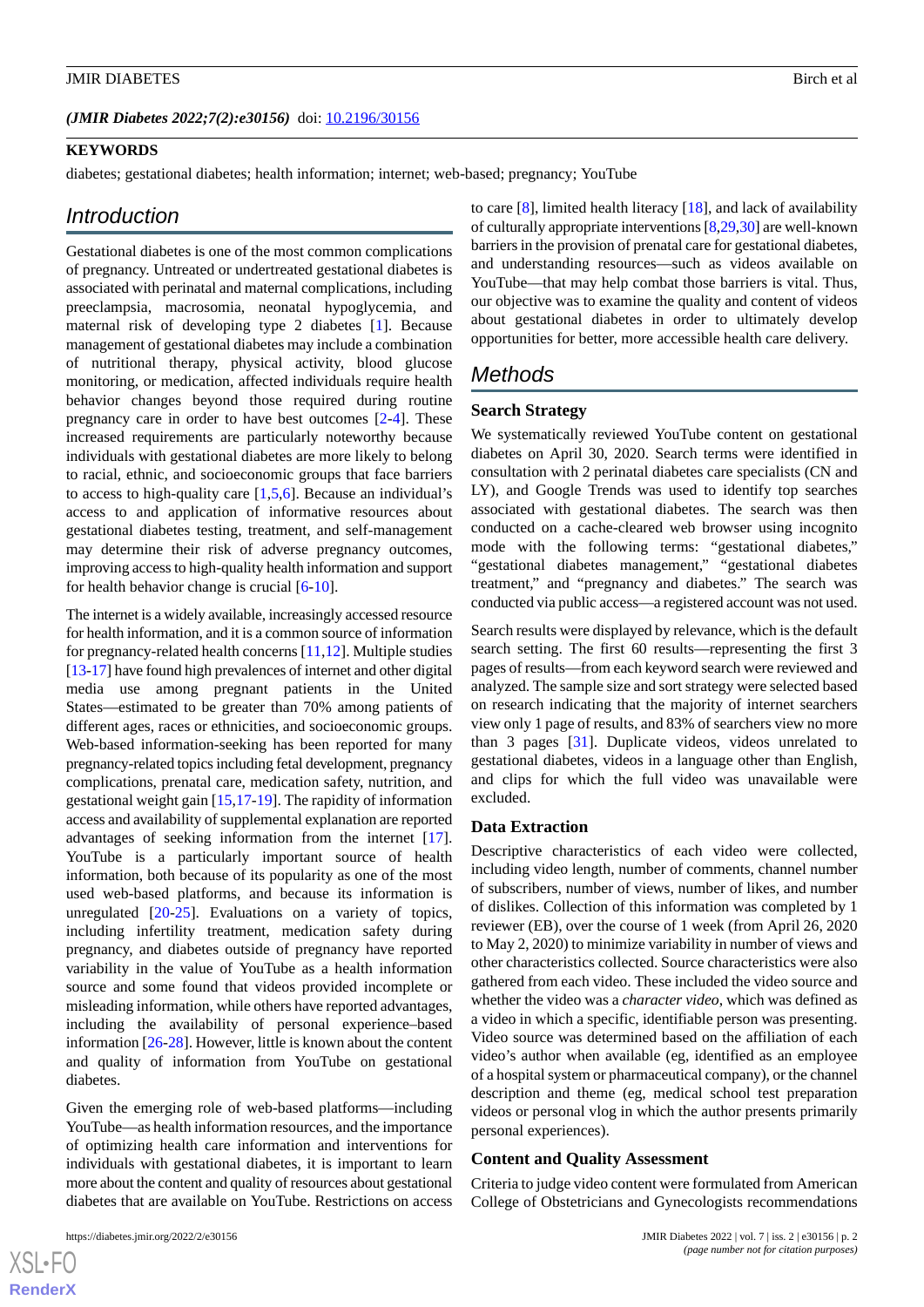for management of gestational diabetes, and in consultation with perinatal diabetes care specialists (CN and LY). Video comprehensiveness and accuracy of information provided about (1) screening or testing guidelines; (2) treatment for gestational diabetes self-management; (3) nutrition information; (4) information about the purpose of gestational diabetes treatment and benefits; (5) blood glucose level monitoring guidelines; (6) gestational diabetes effects on long-term maternal health; and (7) gestational diabetes effects on the fetus. These topics were selected because they represent key foundational knowledge regarding gestational diabetes that is essential for participants to understand their condition, participate in self-monitoring and management, and engage in health care to prevent adverse perinatal outcomes. To evaluate videos, we used a content score—1 point for each content area addressed accurately in the video (ie, the video included relevant information in that topic area, though depth of explanation varied); thus, a maximum score of 7 was possible if a video covered the comprehensive range of topics about gestational diabetes accurately. Similar assessments have been performed in prior evaluations of YouTube videos as a health information source [[32](#page-8-4)[-36](#page-8-5)].

The DISCERN instrument [\[37](#page-8-6)] was used to assess the quality and reliability of the videos as information sources. The DISCERN instrument consists of 16 questions assessing the (1) reliability, (2) quality, and (3) overall rating of web-based publications. DISCERN criteria are written as questions and are rated on a scale from 1 (not satisfied) to 5 (fully satisfied). The DISCERN tool has been validated for use in a variety of settings, and it has been used in similar studies that have evaluated YouTube videos as a source of health information [[34](#page-8-7)[,35](#page-8-8),[38](#page-8-9)[-42](#page-8-10)].

A combination of both scoring techniques was used to divide videos into high- and low-quality categories. Videos with a mean DISCERN score less than 3 or a content score less than 4 were defined as low quality; otherwise, videos were defined as high quality. These quality cutoffs were chosen because they correspond to a DISCERN rating representing potentially important shortcomings or an inclusion of fewer than half of the expert-developed content topics, respectively, both of which affect the overall quality of the video as a reliable comprehensive source of information.

After determining evaluation criteria, 2 videos were assessed collaboratively by 3 reviewers (EB, JJ, ED) to establish consensus on the application of these criteria and scoring. Subsequently, these 3 reviewers independently evaluated the same 15 randomly selected videos for content and reliability. The remaining videos were then divided evenly among the reviewers, and each was evaluated using the established standardized criteria. Data for each video were collected and stored using REDCap (Vanderbilt University) software.

# **Statistical Analysis**

Statistical analyses were performed using Excel software (version 2020; Microsoft Inc). Interrater agreement was analyzed using intraclass correlation coefficients and single-factor analysis of variance. Descriptive statistics were used to evaluate study data. Frequencies were used to describe categorical

[XSL](http://www.w3.org/Style/XSL)•FO **[RenderX](http://www.renderx.com/)** variables; normally distributed continuous variables were presented as means, and nonnormally distributed variables as medians. The Kruskal-Wallis test for intergroup comparison, Spearman rank correlation, and Wilcoxon rank-sum test were used for analysis involving nonnormally distributed continuous variables. A *P* value<.05 was considered significant.

# **Ethics Statement**

This study was deemed exempt from review by the Northwestern University institutional review board because it does not involve human participants.

# *Results*

The mean scoring disparity for the 15 videos was 0.27 (for DISCERN), and correlation was 88% (intraclass correlation 0.81), indicating a high level of interrater agreement. Of the 240 videos initially identified, 109 were duplicates, 3 were in a language other than English (Urdu, Nepali, Bengali), 2 with full videos unavailable at the time of data recording, and 11 had a primary topic that was not gestational diabetes. After applying exclusion criteria, 115 videos remained for analysis [\(Figure 1;](#page-3-0) [Multimedia Appendix 1](#page-6-2)). Video characteristics [\(Table 1\)](#page-3-1) varied widely, for example, the number of comments ranged from 0 to 651, and the number of channel subscribers ranged from 0 to 2 million. Out of 115 videos, 64 videos were categorized as character videos.

DISCERN scores ([Table 2\)](#page-4-0) ranged from 1.4 to 5, but were, on average, low (mean 2.70, SD 0.73). Content scores were similarly low; on average, videos contained accurate information on 3.5 out of the 7 topics (SD 2.01). The majority of videos (77/115, 67%) contained information about some type of gestational diabetes treatment, including medical nutritional therapy, physical activity, insulin, or oral medications. However, fewer videos contained information about nutritional guidelines for patients with gestational diabetes or about blood glucose monitoring [\(Figure 2\)](#page-4-1). Of all video characteristics, only duration was significantly positively associated with both DISCERN score (*P*<.001) and topic score (*P*<.001).

The sources of videos included medical institutions or hospitals (52/115, 45.2%), web-based education (37/115, 32.2%), personal vlog (12/115, 10.4%), business or company (13/115, 11.3%), and media (1/115, 0.9%). The single video in the media category had the second highest number of views, comments, and subscribers; the highest number of dislikes; and was in the top 10 videos by number of likes; however, because the media category had only 1 video, it was not included in comparisons of characteristics by source. Among other sources [\(Table 3\)](#page-5-0), personal vlogs were longer (*P*<.001), with more comments (*P*<.001), likes (*P*=.001), and dislikes (*P*=.01); there was no significant difference in views (*P*=.22) or subscribers (*P*=.60). The mean DISCERN score was highest for web-based education videos (mean 2.91, SD 0.79), followed by that for videos from medical institutions or hospital (mean 2.69, SD 0.64). Web-based education was the source with the highest average topic score (mean 4.3, SD 1.93).

Of 115 videos reviewed, 27 videos were designated as high quality, and 88 videos were designated as low quality. The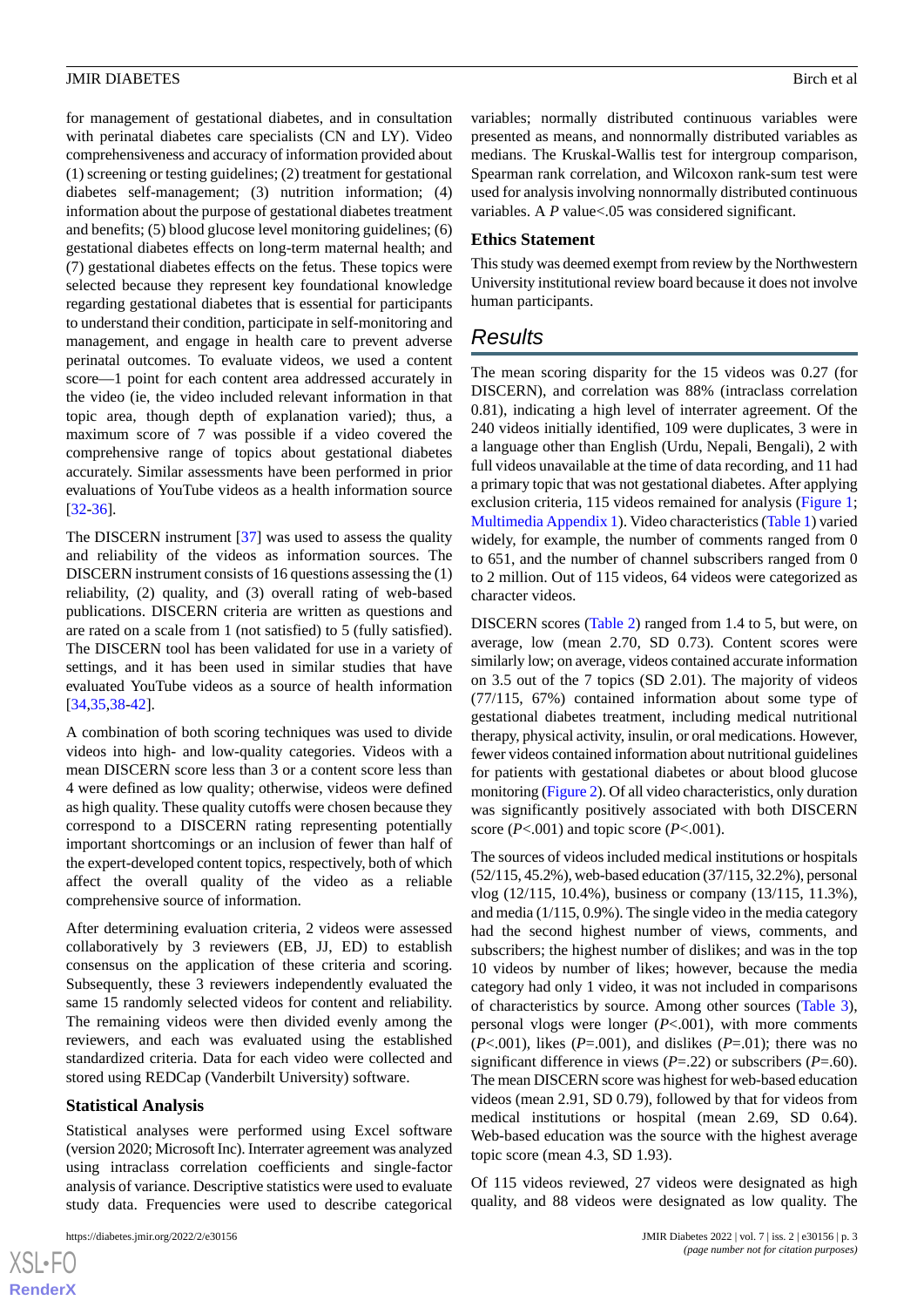low-quality group included 12 videos that were rated as low only because they included fewer than 4 topics; their DISCERN scores ranged from 3.0 to 3.6. Therefore, the scoring system did not result in a large number of videos with reliable in-depth information about a small number of topics, but instead, a small number of videos with moderate reliability and low topic comprehensiveness, being found in the low-quality

categorization. Longer video duration was associated with higher quality (*P*<.001), but the numbers of views, comments, likes, dislikes, and subscribers were not associated with quality [\(Table](#page-5-1) [4\)](#page-5-1). Among high-quality videos, 24 out of 27 were from web-based education or medical sources, 2 were personal vlogs, and 1 was from a business or company.

<span id="page-3-0"></span>**Figure 1.** PRISMA (Preferred Reporting Items for Systematic Reviews and Meta-analyses) flow diagram. GDM: gestational diabetes mellitus.



#### <span id="page-3-1"></span>Table 1. Characteristics of the videos (n=115).

| Video characteristic | Median (IQR)        | Minimum to maximum |
|----------------------|---------------------|--------------------|
| Duration (seconds)   | 234 (114-598)       | 34-3722            |
| <b>Views</b>         | 4045 (808-23,809)   | 57-548,409         |
| Comments             | $1(0-8)$            | $0 - 651$          |
| Likes                | $21(3-112)$         | 0-5700             |
| <b>Dislikes</b>      | $1(0-7)$            | 0-1600             |
| Channel subscribers  | 10,300 (750-60,000) | 0-2,700,000        |

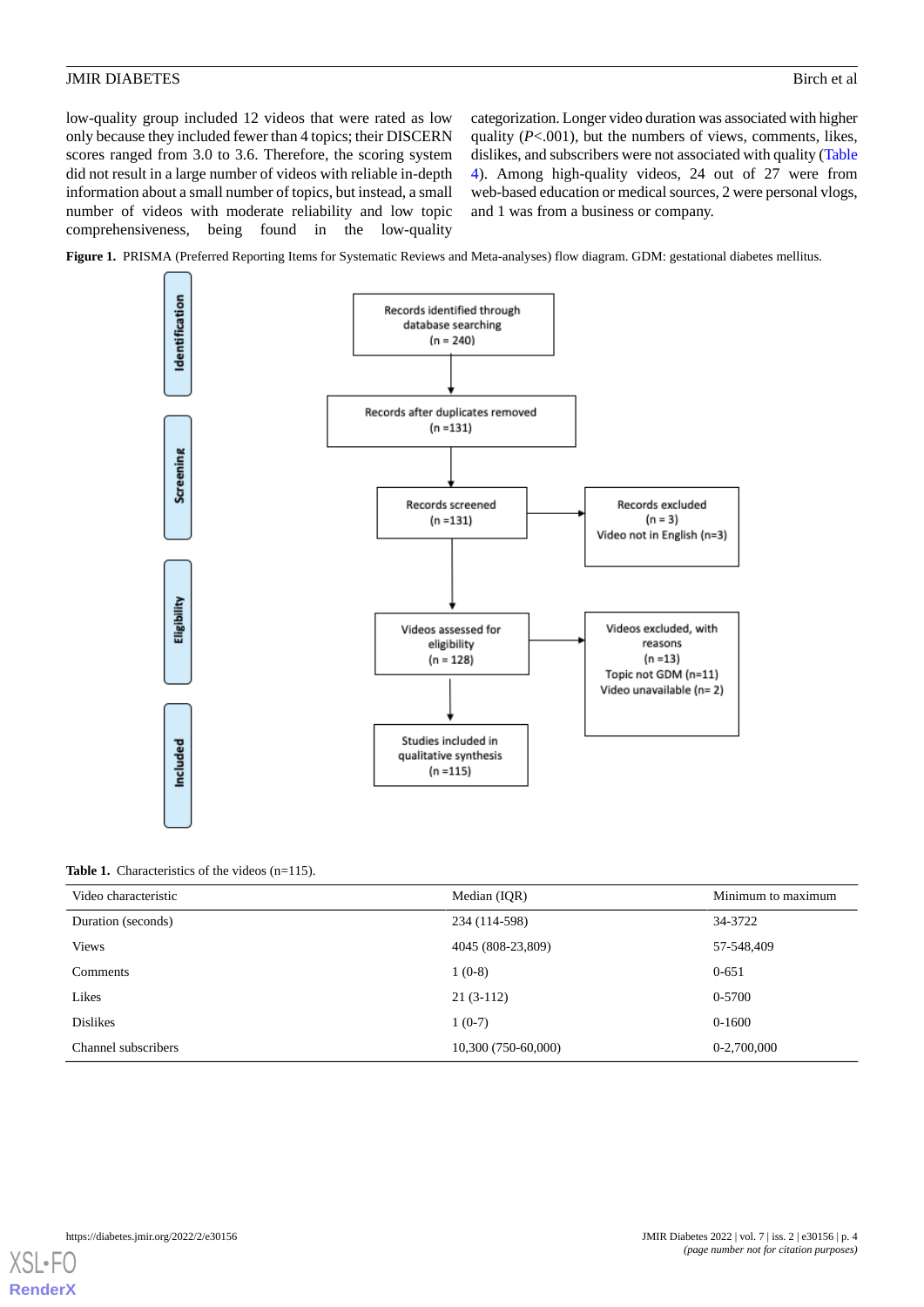#### <span id="page-4-0"></span>**Table 2.** Reliability and content score of YouTube videos about gestational diabetes by source.

| Source                                   | <b>DISCERN</b>   |                            | Content          |         |
|------------------------------------------|------------------|----------------------------|------------------|---------|
|                                          | Score, mean (SD) | $P$ value                  | Score, mean (SD) | P value |
| <b>Total</b>                             | 2.70(0.73)       | .05                        | 3.51(2.01)       | .05     |
| Medical institution or hospital $(n=52)$ | 2.69(0.64)       | $\overline{\phantom{a}}^a$ | 3.27(1.77)       |         |
| Web-based education $(n=37)$             | 2.91(0.79)       |                            | 4.30(1.93)       |         |
| Personal vlog $(n=12)$                   | 2.54(0.56)       |                            | 3.08(2.18)       |         |
| Business or company $(n=13)$             | 2.38(0.80)       |                            | 2.92(2.20)       |         |
| Media clip $(n=1)$                       | $1.40$ (--)      |                            | $0(-)$           | ___     |

<span id="page-4-1"></span><sup>a</sup>No data or not applicable.





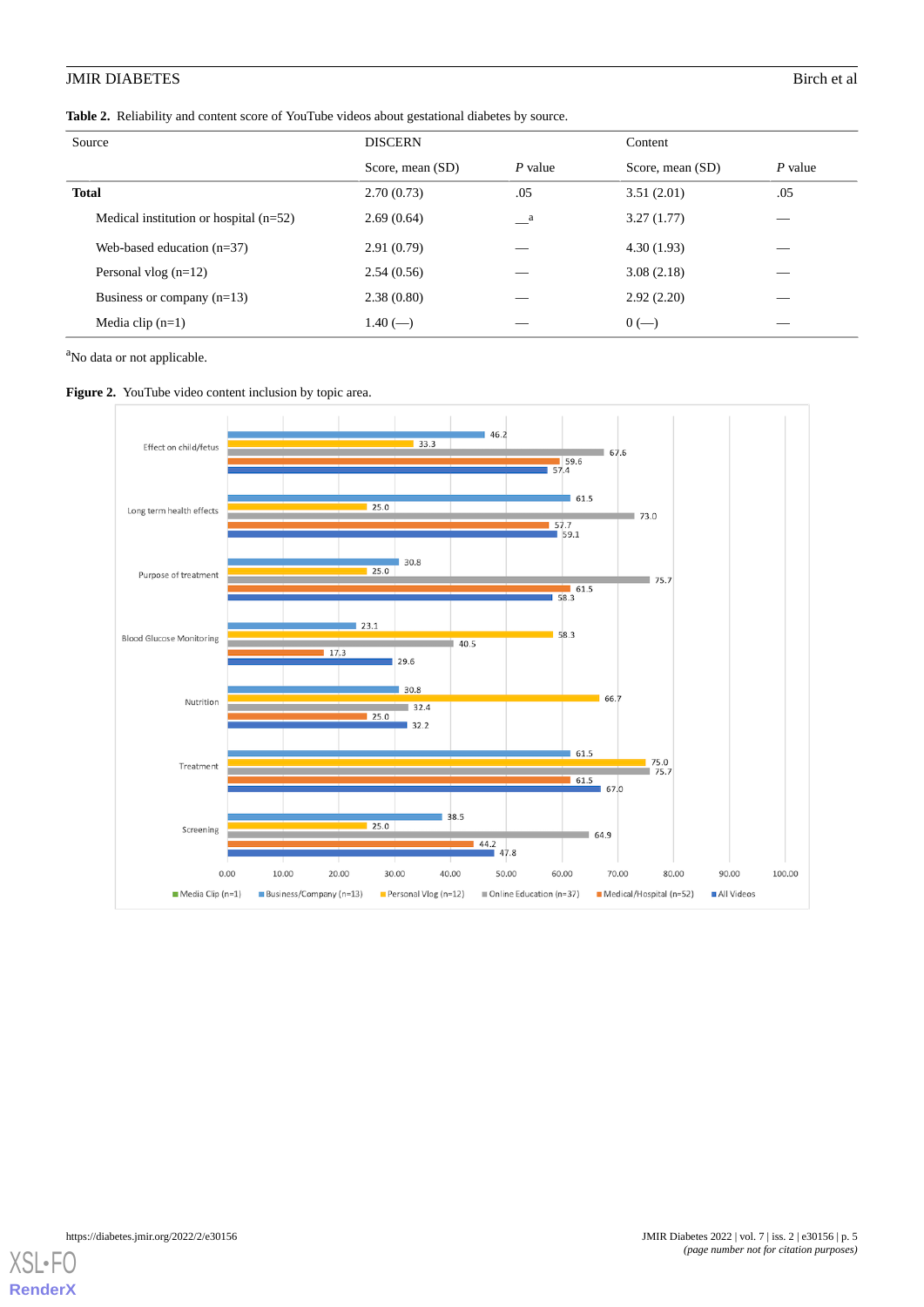<span id="page-5-0"></span>Table 3. Characteristics of YouTube videos about gestational diabetes by source.

| Source                          | Characteristic, median (IQR) |                     |             |              |                 |                              |
|---------------------------------|------------------------------|---------------------|-------------|--------------|-----------------|------------------------------|
|                                 | Duration                     | <b>Views</b>        | Comments    | Likes        | <b>Dislikes</b> | <b>Subscribers</b>           |
| Medical $(n=52)$                | 192 (112-270)                | 2943 (612-14,576)   | $0(0-3)$    | $10(2-45)$   | $0(0-4)$        | 14,150<br>$(2232 - 58, 175)$ |
| Web-based education<br>$(n=37)$ | 337 (164-975)                | 4045 (820-25,896)   | $2(0-10)$   | $19(4-157)$  | $1(0-10)$       | 6250<br>$(268-79,900)$       |
| Personal vlog $(n=12)$          | 677 (438-974)                | 10,206 (5186-54902) | $27(4-143)$ | 254 (48-699) | $10(2-29)$      | 18,950<br>$(1835 - 77, 475)$ |
| Business or company<br>$(n=13)$ | 113 (70-309)                 | 1388 (702-23,902)   | $0(0-4)$    | $6(2-47)$    | $2(0-6)$        | 6090<br>$(156-40,700)$       |
| Media clip $(n=1)$              | $58 (-a)$                    | $409,285$ (--)      | $389$ (-    | $834$ (-     | $1600 (-)$      | $2,100,000$ (--)             |

<span id="page-5-1"></span>**Table 4.** Characteristics of YouTube videos about gestational diabetes by quality.

| Characteristic     | Low quality ( $n=88$ ), median (IQR) | High quality $(n=27)$ ), median (IQR) | $P$ value |
|--------------------|--------------------------------------|---------------------------------------|-----------|
| <b>Views</b>       | 3851.5 (762.5-23,439.2)              | 4523 (1253-24,533)                    | .63       |
| <b>Comments</b>    | $1(0-8.8)$                           | $0(0-4)$                              | .40       |
| Likes              | $21(2.3-114.3)$                      | $19(4-84)$                            | .90       |
| <b>Dislikes</b>    | $1(0-7.8)$                           | $2(0-4)$                              | .86       |
| Duration           | 203.5 (98-374)                       | 760 (263-1320)                        | < 0.001   |
| <b>Subscribers</b> | 13,950 (695-62,925)                  | 6430 (819-38,300)                     | .90       |

# *Discussion*

# **Principal Findings**

In this study, we identified no relationship between video quality and indicators of video popularity. These findings indicate that the information available to pregnant individuals with gestational diabetes is highly variable in quality, and may not deliver accurate or comprehensive information to users.

# **Comparison With Prior Work**

YouTube has been evaluated as a source of health information on a variety of topics, including emerging infectious diseases and pregnancy [[43](#page-8-11)[,44](#page-8-12)], medication use in pregnancy [[27\]](#page-8-13), and diabetes outside of pregnancy [[34\]](#page-8-7), as well as colorectal cancer [[36\]](#page-8-5), ankylosing spondylitis [\[39](#page-8-14)], and rheumatoid arthritis [[40\]](#page-8-15). The average DISCERN score in this study is concordant with that found in many previous studies of YouTube videos [[34](#page-8-7)[,35](#page-8-8),[38](#page-8-9)[-40](#page-8-15),[43\]](#page-8-11). Scores in previous studies have typically fallen in the low to moderate reliability range, indicating potentially important shortcomings. Although studies evaluating other health conditions used various topic-specific comprehensiveness scales, they found similar levels of topic coverage, accuracy, and comprehensiveness to those found by us [[36](#page-8-5)[,40](#page-8-15),[41\]](#page-8-16). We found that this level of topic inclusion represents notably incomplete coverage of the health condition. The majority of videos we evaluated covered only 3 to 4 key topics about gestational diabetes accurately, and only 1 topic—gestational diabetes management—was included by more than 50% of videos. The overall low comprehensiveness of individual videos evaluated has implications for their utility as health information resource. In further research, it could be

[XSL](http://www.w3.org/Style/XSL)•FO **[RenderX](http://www.renderx.com/)**

helpful to investigate YouTube user viewing patterns to ascertain whether these shortcomings can be overcome through careful combination of videos and topics covered.

Interestingly, in our study, one of the lowest rated videos overall by both DISCERN criteria and topic coverage had some of the highest views, likes, comments, and channel subscribers. This video was a media clip related to a television personality; therefore, the high numbers of views, likes, comments, and subscribers are likely because viewers accessed the clip for entertainment rather than for information about gestational diabetes. However, this highlights an important aspect of finding health information on YouTube—the search algorithm may not take the quality of the video into account for any specific search term, and quality varies significantly between videos. As we found and as has been seen previously, there are rare videos available with both good reliability and comprehensive topic coverage; however, it is difficult to ensure that these videos are accessed, as they are not necessarily the most viewed, liked, or highly ranked videos available [\[38](#page-8-9),[45](#page-8-17)[,46](#page-8-18)].

# **Clinical and Research Implications**

Pregnant patients increasingly seek health education via web-based sources, including YouTube, and web-based media can be helpful adjuncts to clinical care [[15](#page-7-8)[,17](#page-7-7),[25](#page-7-11)[,47](#page-8-19)-[49\]](#page-8-20). Trust in information found on the internet is often reported to be high, and many people who sought information on the internet did not discuss it with their providers [\[15](#page-7-8),[17\]](#page-7-7). Therefore, it is important for providers to be aware of the overall use and limitations of YouTube as a resource when counselling patients with gestational diabetes, and it may be useful for clinicians to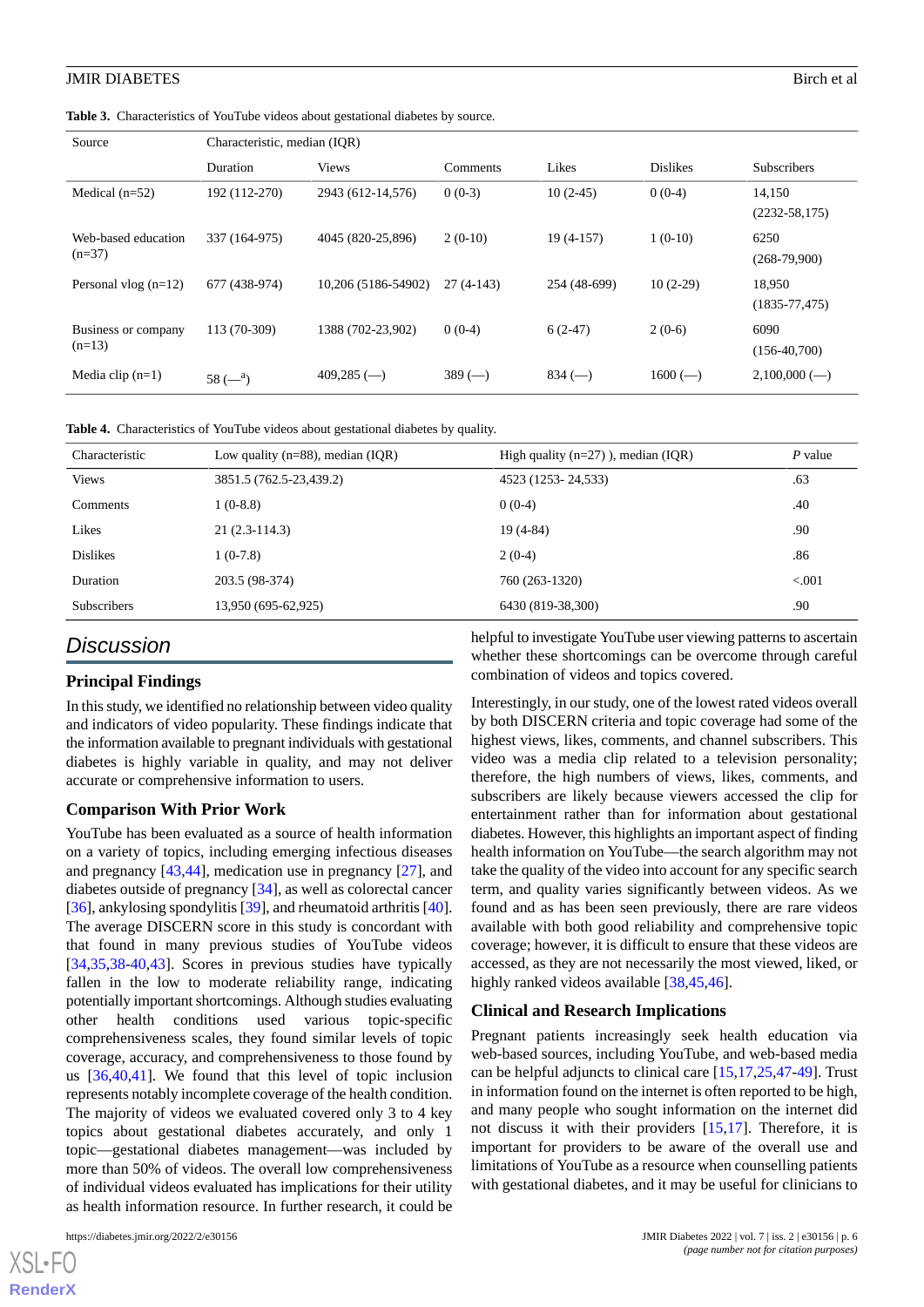query and understand the resources patients are using to augment their clinical care.

However, it is also important to note that YouTube has the potential to address the specific needs of individuals with gestational diabetes. Health information and supportive social networks—which are both easily accessed via the internet—have been found to influence the challenges experienced by people with gestational diabetes [[49-](#page-8-20)[51](#page-9-0)]. In addition, patients' health literacy levels and access to information are known to affect glycemic control and gestational diabetes–related outcomes [[52](#page-9-1)[-55](#page-9-2)]; interventions for pregnant individuals at an appropriately targeted health literacy level are particularly essential to address health inequities present in gestational diabetes care and outcomes [\[8](#page-7-13),[56\]](#page-9-3). Video-based information has frequently been used to combat care barriers related to health literacy [[57-](#page-9-4)[59](#page-9-5)]. Despite the limitations found in this study, YouTube videos remain a low-cost, easily accessible resource, and further interventions should investigate ways to address these limitations in order to harness YouTube's potential as a patient education tool. Clinicians also have the opportunity to assist patients who are using YouTube as resource by recommending specific videos, discussing ways to identify reliable resources, or even creating high-quality content. Health care providers involved in gestational diabetes care are likely to have both the knowledge base and the resources available to create accurate comprehensive videos with information that is helpful for patients with gestational diabetes.

# **Limitations**

To the best of our knowledge, this study is the first to assess the reliability, content, and quality of YouTube videos about gestational diabetes, but it has several limitations. First, while the sample size was chosen to encompass the majority of videos likely to be encountered by individuals searching for information

about gestational diabetes, we cannot ensure that all videos that a user may find were included, given the dynamic nature of video uploading. Search history or location may also affect ranking and accessibility of videos in ways that were not demonstrated in this paper. Second, we could not evaluate the target audience for each video, because most videos do not indicate their audience and default search setting will not necessarily preclude people from accessing videos aimed at different groups. As such, our assessment of quality and reliability may not reflect all videos with which pregnant individuals engage. Additionally, our search was limited to English-language videos, and future work is necessary to corroborate our findings with those for videos in other languages.

We also noted little gender, racial, or ethnic diversity among YouTube presenters in videos about gestational diabetes. Especially because social media sites, and YouTube specifically, may be sought as a more personal or personal-experience based resource, this lack of diverse representation is a noteworthy limitation. Based on the representation found in the videos evaluated, many patients may not see themselves or their experiences reflected fully.

# **Conclusions**

Despite the relatively low quality and comprehensiveness found among YouTube videos for individuals with gestational diabetes, YouTube is an easily accessible and increasingly important source of health information. Providers caring for individuals with gestational diabetes should remain aware of the limitations of this resource, especially when discussing information sources with patients. Further study may be helpful in elucidating ways to harness the potential strengths of YouTube for providing high-quality accessible health information.

# **Acknowledgments**

This work was supported by the Eunice Kennedy Shriver National Institute of Child Health and Human Development (R21 HD094271) and the National Institute of Diabetes and Digestive and Kidney Diseases (R34 DK125958). The content is solely the responsibility of the authors and does not necessarily represent the official views of the National Institutes of Health.

# <span id="page-6-2"></span>**Conflicts of Interest**

None declared.

# <span id="page-6-0"></span>**Multimedia Appendix 1**

<span id="page-6-1"></span>List of videos (n=115) included in study. [[XLSX File \(Microsoft Excel File\), 18 KB](https://jmir.org/api/download?alt_name=diabetes_v7i2e30156_app1.xlsx&filename=fa32983714c58ad43c49b9be2d42be00.xlsx)-[Multimedia Appendix 1\]](https://jmir.org/api/download?alt_name=diabetes_v7i2e30156_app1.xlsx&filename=fa32983714c58ad43c49b9be2d42be00.xlsx)

# **References**

- 1. Committee on Practice BO. ACOG practice bulletin no. 190: gestational diabetes mellitus. Obstet Gynecol 2018 Feb;131(2):e49-e64. [doi: [10.1097/AOG.0000000000002501](http://dx.doi.org/10.1097/AOG.0000000000002501)] [Medline: [29370047](http://www.ncbi.nlm.nih.gov/entrez/query.fcgi?cmd=Retrieve&db=PubMed&list_uids=29370047&dopt=Abstract)]
- 2. Bennett WL, Liu S, Yeh H, Nicholson WK, Gunderson EP, Lewis CE, et al. Changes in weight and health behaviors after pregnancies complicated by gestational diabetes mellitus: the CARDIA study. Obesity (Silver Spring) 2013 Jun;21(6):1269-1275 [[FREE Full text](https://doi.org/10.1002/oby.20133)] [doi: [10.1002/oby.20133\]](http://dx.doi.org/10.1002/oby.20133) [Medline: [23666593](http://www.ncbi.nlm.nih.gov/entrez/query.fcgi?cmd=Retrieve&db=PubMed&list_uids=23666593&dopt=Abstract)]
- 3. Shepherd E, Gomersall J, Tieu J, Han S, Crowther C, Middleton P. Combined diet and exercise interventions for preventing gestational diabetes mellitus. Cochrane Database Syst Rev 2017 Nov 13;11:CD010443 [\[FREE Full text\]](http://europepmc.org/abstract/MED/29129039) [doi: [10.1002/14651858.CD010443.pub3\]](http://dx.doi.org/10.1002/14651858.CD010443.pub3) [Medline: [29129039](http://www.ncbi.nlm.nih.gov/entrez/query.fcgi?cmd=Retrieve&db=PubMed&list_uids=29129039&dopt=Abstract)]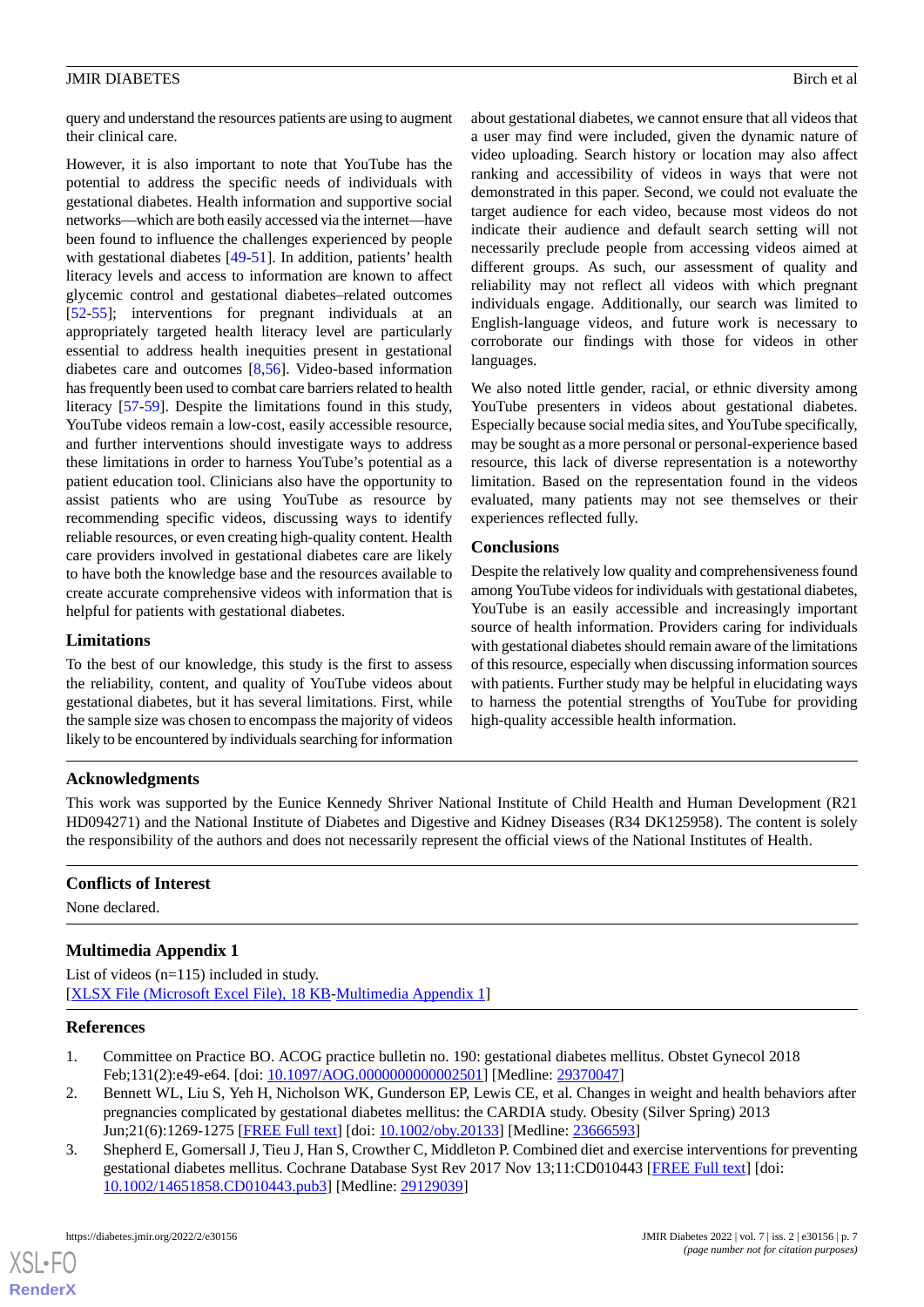- <span id="page-7-0"></span>4. Crowther CA, Hiller JE, Moss JR, McPhee AJ, Jeffries WS, Robinson JS, Australian Carbohydrate Intolerance Study in Pregnant Women (ACHOIS) Trial Group. Effect of treatment of gestational diabetes mellitus on pregnancy outcomes. N Engl J Med 2005 Jun 16;352(24):2477-2486. [doi: [10.1056/NEJMoa042973\]](http://dx.doi.org/10.1056/NEJMoa042973) [Medline: [15951574\]](http://www.ncbi.nlm.nih.gov/entrez/query.fcgi?cmd=Retrieve&db=PubMed&list_uids=15951574&dopt=Abstract)
- <span id="page-7-2"></span><span id="page-7-1"></span>5. Novick G. Women's experience of prenatal care: an integrative review. J Midwifery Womens Health 2009;54(3):226-237 [[FREE Full text](http://europepmc.org/abstract/MED/19410215)] [doi: [10.1016/j.jmwh.2009.02.003](http://dx.doi.org/10.1016/j.jmwh.2009.02.003)] [Medline: [19410215](http://www.ncbi.nlm.nih.gov/entrez/query.fcgi?cmd=Retrieve&db=PubMed&list_uids=19410215&dopt=Abstract)]
- 6. Yee L, McGuire J, Taylor S, Niznik C, Simon M. "I was tired of all the sticking and poking": identifying barriers to diabetes self-care among low-income pregnant women. J Health Care Poor Underserved 2015 Aug;26(3):926-940. [doi: [10.1353/hpu.2015.0073\]](http://dx.doi.org/10.1353/hpu.2015.0073) [Medline: [26320923\]](http://www.ncbi.nlm.nih.gov/entrez/query.fcgi?cmd=Retrieve&db=PubMed&list_uids=26320923&dopt=Abstract)
- <span id="page-7-13"></span>7. Lu MC, Kotelchuck M, Hogan VK, Johnson K, Reyes C. Innovative strategies to reduce disparities in the quality of prenatal care in underresourced settings. Med Care Res Rev 2010 Oct 30;67(5 Suppl):198S-230S. [doi: [10.1177/1077558710374324\]](http://dx.doi.org/10.1177/1077558710374324) [Medline: [20675351](http://www.ncbi.nlm.nih.gov/entrez/query.fcgi?cmd=Retrieve&db=PubMed&list_uids=20675351&dopt=Abstract)]
- 8. Carolan M, Gill GK, Steele C. Women's experiences of factors that facilitate or inhibit gestational diabetes self-management. BMC Pregnancy Childbirth 2012 Sep 18;12(1):99 [\[FREE Full text](https://bmcpregnancychildbirth.biomedcentral.com/articles/10.1186/1471-2393-12-99)] [doi: [10.1186/1471-2393-12-99](http://dx.doi.org/10.1186/1471-2393-12-99)] [Medline: [22988897](http://www.ncbi.nlm.nih.gov/entrez/query.fcgi?cmd=Retrieve&db=PubMed&list_uids=22988897&dopt=Abstract)]
- <span id="page-7-3"></span>9. Yee L, McGuire J, Taylor S, Niznik C, Simon M. Factors promoting diabetes self-care among low-income, minority pregnant women. J Perinatol 2016 Jan;36(1):13-18. [doi: [10.1038/jp.2015.134\]](http://dx.doi.org/10.1038/jp.2015.134) [Medline: [26513455\]](http://www.ncbi.nlm.nih.gov/entrez/query.fcgi?cmd=Retrieve&db=PubMed&list_uids=26513455&dopt=Abstract)
- <span id="page-7-4"></span>10. Shub A, Huning EY, Campbell KJ, McCarthy EA. Pregnant women's knowledge of weight, weight gain, complications of obesity and weight management strategies in pregnancy. BMC Res Notes 2013 Jul 18;6:278 [\[FREE Full text\]](https://bmcresnotes.biomedcentral.com/articles/10.1186/1756-0500-6-278) [doi: [10.1186/1756-0500-6-278\]](http://dx.doi.org/10.1186/1756-0500-6-278) [Medline: [23866845\]](http://www.ncbi.nlm.nih.gov/entrez/query.fcgi?cmd=Retrieve&db=PubMed&list_uids=23866845&dopt=Abstract)
- <span id="page-7-5"></span>11. Perrin A, Kumar M. About three-in-ten US adults say they are "almost constantly" online. Pew Research Center. URL: <https://www.pewresearch.org/fact-tank/2019/07/25/americans-going-online-almost-constantly/> [accessed 2020-12-04]
- <span id="page-7-6"></span>12. Health topics. Pew Research Center. 2011. URL:<https://www.pewresearch.org/internet/2011/02/01/health-topics-4/> [accessed 2020-12-02]
- 13. Lupton D. The use and value of digital media for information about pregnancy and early motherhood: a focus group study. BMC Pregnancy Childbirth 2016 Jul 19;16(1):171 [[FREE Full text](https://bmcpregnancychildbirth.biomedcentral.com/articles/10.1186/s12884-016-0971-3)] [doi: [10.1186/s12884-016-0971-3](http://dx.doi.org/10.1186/s12884-016-0971-3)] [Medline: [27435182\]](http://www.ncbi.nlm.nih.gov/entrez/query.fcgi?cmd=Retrieve&db=PubMed&list_uids=27435182&dopt=Abstract)
- <span id="page-7-8"></span>14. Peragallo Urrutia R, Berger A, Ivins A, Beckham A, Thorp JJ, Nicholson W. Internet use and access among pregnant women via computer and mobile phone: implications for delivery of perinatal care. JMIR Mhealth Uhealth 2015 Mar 30;3(1):e25 [\[FREE Full text](https://mhealth.jmir.org/2015/1/e25/)] [doi: [10.2196/mhealth.3347\]](http://dx.doi.org/10.2196/mhealth.3347) [Medline: [25835744](http://www.ncbi.nlm.nih.gov/entrez/query.fcgi?cmd=Retrieve&db=PubMed&list_uids=25835744&dopt=Abstract)]
- 15. Narasimhulu DM, Karakash S, Weedon J, Minkoff H. Patterns of internet use by pregnant women, and reliability of pregnancy-related searches. Matern Child Health J 2016 Dec;20(12):2502-2509. [doi: [10.1007/s10995-016-2075-0](http://dx.doi.org/10.1007/s10995-016-2075-0)] [Medline: [27456311](http://www.ncbi.nlm.nih.gov/entrez/query.fcgi?cmd=Retrieve&db=PubMed&list_uids=27456311&dopt=Abstract)]
- <span id="page-7-14"></span><span id="page-7-7"></span>16. Declercq ER, Sakala C, Corry MP, Applebaum S, Herrlich A. Major survey findings of listening to mothers (SM) III: pregnancy and birth: report of the third national U.S. survey of women's childbearing experiences. J Perinat Educ 2014;23(1):9-16 [[FREE Full text](http://europepmc.org/abstract/MED/24453463)] [doi: [10.1891/1058-1243.23.1.9\]](http://dx.doi.org/10.1891/1058-1243.23.1.9) [Medline: [24453463](http://www.ncbi.nlm.nih.gov/entrez/query.fcgi?cmd=Retrieve&db=PubMed&list_uids=24453463&dopt=Abstract)]
- <span id="page-7-9"></span>17. Sayakhot P, Carolan-Olah M. Internet use by pregnant women seeking pregnancy-related information: a systematic review. BMC Pregnancy Childbirth 2016 Mar 28;16:65 [\[FREE Full text](https://bmcpregnancychildbirth.biomedcentral.com/articles/10.1186/s12884-016-0856-5)] [doi: [10.1186/s12884-016-0856-5](http://dx.doi.org/10.1186/s12884-016-0856-5)] [Medline: [27021727](http://www.ncbi.nlm.nih.gov/entrez/query.fcgi?cmd=Retrieve&db=PubMed&list_uids=27021727&dopt=Abstract)]
- <span id="page-7-10"></span>18. Chilukuri N, West M, Henderson J, Lawson S, Ehsanipoor R, Costigan K, et al. Information and communication technology use among low-income pregnant and postpartum women by race and ethnicity: a cross-sectional study. J Med Internet Res 2015 Jul 03;17(7):e163 [[FREE Full text](https://www.jmir.org/2015/7/e163/)] [doi: [10.2196/jmir.3916](http://dx.doi.org/10.2196/jmir.3916)] [Medline: [26142162\]](http://www.ncbi.nlm.nih.gov/entrez/query.fcgi?cmd=Retrieve&db=PubMed&list_uids=26142162&dopt=Abstract)
- 19. Willcox J, Campbell K, McCarthy E, Lappas M, Ball K, Crawford D, et al. Gestational weight gain information: seeking and sources among pregnant women. BMC Pregnancy Childbirth 2015 Aug 07;15:164 [[FREE Full text](https://bmcpregnancychildbirth.biomedcentral.com/articles/10.1186/s12884-015-0600-6)] [doi: [10.1186/s12884-015-0600-6\]](http://dx.doi.org/10.1186/s12884-015-0600-6) [Medline: [26249832](http://www.ncbi.nlm.nih.gov/entrez/query.fcgi?cmd=Retrieve&db=PubMed&list_uids=26249832&dopt=Abstract)]
- 20. van Kessel P. 10 facts about Americans and YouTube. Pew Research Center. 2019 Dec 10. URL: [https://www.](https://www.pewresearch.org/fact-tank/2019/12/04/10-facts-about-americans-and-youtube/) [pewresearch.org/fact-tank/2019/12/04/10-facts-about-americans-and-youtube/](https://www.pewresearch.org/fact-tank/2019/12/04/10-facts-about-americans-and-youtube/) [accessed 2020-12-04]
- 21. Smith A, Toor S, Van Kessel P. Many turn to YouTube for children's content, news, how-to lessons. Pew Research Center. 2018 Nov 7. URL: [https://www.pewresearch.org/internet/2018/11/07/](https://www.pewresearch.org/internet/2018/11/07/many-turn-to-youtube-for-childrens-content-news-how-to-lessons/) [many-turn-to-youtube-for-childrens-content-news-how-to-lessons/](https://www.pewresearch.org/internet/2018/11/07/many-turn-to-youtube-for-childrens-content-news-how-to-lessons/) [accessed 2020-12-05]
- <span id="page-7-11"></span>22. Flanders CE, Pragg L, Dobinson C, Logie C. Young sexual minority women's use of the internet and other digital technologies for sexual health information seeking. Can J Hum Sex 2017 Apr;26(1):17-25. [doi: [10.3138/cjhs.261-A2](http://dx.doi.org/10.3138/cjhs.261-A2)]
- <span id="page-7-12"></span>23. Park D, Goering E. The health-related uses and gratifications of youtube: motive, cognitive involvement, online activity, and sense of empowerment. J Consum Health Internet 2016 May 09;20(1-2):52-70. [doi: [10.1080/15398285.2016.1167580](http://dx.doi.org/10.1080/15398285.2016.1167580)]
- 24. Vance K, Howe W, Dellavalle RP. Social internet sites as a source of public health information. Dermatol Clin 2009 Apr;27(2):133-6, vi. [doi: [10.1016/j.det.2008.11.010](http://dx.doi.org/10.1016/j.det.2008.11.010)] [Medline: [19254656\]](http://www.ncbi.nlm.nih.gov/entrez/query.fcgi?cmd=Retrieve&db=PubMed&list_uids=19254656&dopt=Abstract)
- 25. The top 500 sites on the web. Alexa. 2021. URL:<https://www.alexa.com/topsites> [accessed 2021-12-05] [[WebCite Cache](http://www.webcitation.org/

                 6xbJjPSrN) [ID 6xbJjPSrN\]](http://www.webcitation.org/

                                6xbJjPSrN)
- 26. Kelly-Hedrick M, Grunberg PH, Brochu F, Zelkowitz P. "It's totally okay to be sad, but never lose hope": content analysis of infertility-related videos on YouTube in relation to viewer preferences. J Med Internet Res 2018 May 23;20(5):e10199 [[FREE Full text](https://www.jmir.org/2018/5/e10199/)] [doi: [10.2196/10199\]](http://dx.doi.org/10.2196/10199) [Medline: [29792296\]](http://www.ncbi.nlm.nih.gov/entrez/query.fcgi?cmd=Retrieve&db=PubMed&list_uids=29792296&dopt=Abstract)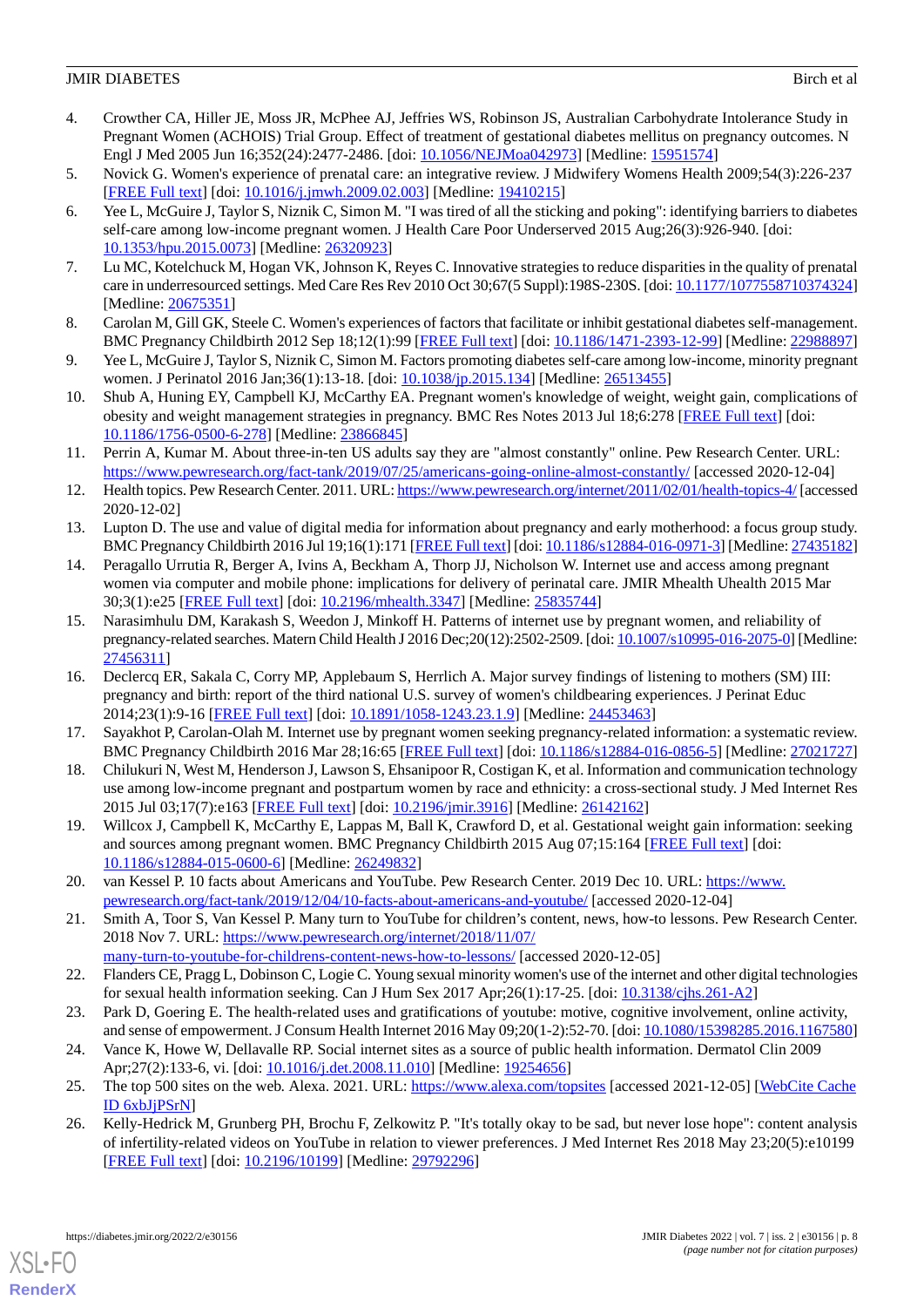- <span id="page-8-13"></span>27. Hansen C, Interrante JD, Ailes EC, Frey MT, Broussard CS, Godoshian VJ, et al. Assessment of YouTube videos as a source of information on medication use in pregnancy. Pharmacoepidemiol Drug Saf 2016 Jan 05;25(1):35-44 [[FREE Full](http://europepmc.org/abstract/MED/26541372) [text](http://europepmc.org/abstract/MED/26541372)] [doi: [10.1002/pds.3911](http://dx.doi.org/10.1002/pds.3911)] [Medline: [26541372](http://www.ncbi.nlm.nih.gov/entrez/query.fcgi?cmd=Retrieve&db=PubMed&list_uids=26541372&dopt=Abstract)]
- <span id="page-8-0"></span>28. Gimenez-Perez G, Robert-Vila N, Tomé-Guerreiro M, Castells I, Mauricio D. Are YouTube videos useful for patient self-education in type 2 diabetes? Health Informatics J 2020 Mar 29;26(1):45-55 [\[FREE Full text\]](https://journals.sagepub.com/doi/10.1177/1460458218813632?url_ver=Z39.88-2003&rfr_id=ori:rid:crossref.org&rfr_dat=cr_pub%3dpubmed) [doi: [10.1177/1460458218813632\]](http://dx.doi.org/10.1177/1460458218813632) [Medline: [30488752\]](http://www.ncbi.nlm.nih.gov/entrez/query.fcgi?cmd=Retrieve&db=PubMed&list_uids=30488752&dopt=Abstract)
- <span id="page-8-1"></span>29. Thai C, Gaysynsky A, Falisi A, Chou W, Blake K. Trust in health information sources and channels, then and now: evidence from the health information national trends survey (2005–2013). In: Hale TM, Chou WYS, Cotten SR, Khilnani A, editors. eHealth: Current Evidence, Promises, Perils and Future Directions (Studies in Media and Communications, Vol. 15). Bingley: Emerald Publishing Limited; 2018:43-67.
- <span id="page-8-3"></span><span id="page-8-2"></span>30. Richardson A, Allen JA, Xiao H, Vallone D. Effects of race/ethnicity and socioeconomic status on health information-seeking, confidence, and trust. J Health Care Poor Underserved 2012 Nov;23(4):1477-1493. [doi: [10.1353/hpu.2012.0181](http://dx.doi.org/10.1353/hpu.2012.0181)] [Medline: [23698662](http://www.ncbi.nlm.nih.gov/entrez/query.fcgi?cmd=Retrieve&db=PubMed&list_uids=23698662&dopt=Abstract)]
- <span id="page-8-4"></span>31. Jansen BJ, Spink A. How are we searching the World Wide Web? A comparison of nine search engine transaction logs. Inf Process Manag 2006 Jan;42(1):248-263. [doi: [10.1016/j.ipm.2004.10.007](http://dx.doi.org/10.1016/j.ipm.2004.10.007)]
- 32. Kecojevic A, Basch C, Basch C, Kernan W. Pre-exposure prophylaxis YouTube videos: content evaluation. JMIR Public Health Surveill 2018 Feb 16;4(1):e19 [\[FREE Full text\]](https://publichealth.jmir.org/2018/1/e19/) [doi: [10.2196/publichealth.7733](http://dx.doi.org/10.2196/publichealth.7733)] [Medline: [29467119\]](http://www.ncbi.nlm.nih.gov/entrez/query.fcgi?cmd=Retrieve&db=PubMed&list_uids=29467119&dopt=Abstract)
- <span id="page-8-7"></span>33. Erdem MN, Karaca S. Evaluating the accuracy and quality of the information in kyphosis videos shared on YouTube. Spine (Phila Pa 1976) 2018 Nov 15;43(22):E1334-E1339. [doi: [10.1097/BRS.0000000000002691](http://dx.doi.org/10.1097/BRS.0000000000002691)] [Medline: [29664816\]](http://www.ncbi.nlm.nih.gov/entrez/query.fcgi?cmd=Retrieve&db=PubMed&list_uids=29664816&dopt=Abstract)
- <span id="page-8-8"></span>34. Leong AY, Sanghera R, Jhajj J, Desai N, Jammu BS, Makowsky MJ. Is YouTube useful as a source of health information for adults with type 2 diabetes? a South Asian perspective. Can J Diabetes 2018 Aug;42(4):395-403.e4. [doi: [10.1016/j.jcjd.2017.10.056\]](http://dx.doi.org/10.1016/j.jcjd.2017.10.056) [Medline: [29282200](http://www.ncbi.nlm.nih.gov/entrez/query.fcgi?cmd=Retrieve&db=PubMed&list_uids=29282200&dopt=Abstract)]
- <span id="page-8-5"></span>35. Radonjic A, Fat Hing NN, Harlock J, Naji F. YouTube as a source of patient information for abdominal aortic aneurysms. J Vasc Surg 2020 Feb;71(2):637-644 [\[FREE Full text\]](https://linkinghub.elsevier.com/retrieve/pii/S0741-5214(19)32171-8) [doi: [10.1016/j.jvs.2019.08.230\]](http://dx.doi.org/10.1016/j.jvs.2019.08.230) [Medline: [31611104\]](http://www.ncbi.nlm.nih.gov/entrez/query.fcgi?cmd=Retrieve&db=PubMed&list_uids=31611104&dopt=Abstract)
- <span id="page-8-6"></span>36. Sahin A, Sahin A, Schwenter F, Sebajang H. YouTube videos as a source of information on colorectal cancer: what do our patients learn? J Cancer Educ 2019 Dec;34(6):1160-1166 [\[FREE Full text\]](http://europepmc.org/abstract/MED/30242615) [doi: [10.1007/s13187-018-1422-9](http://dx.doi.org/10.1007/s13187-018-1422-9)] [Medline: [30242615](http://www.ncbi.nlm.nih.gov/entrez/query.fcgi?cmd=Retrieve&db=PubMed&list_uids=30242615&dopt=Abstract)]
- <span id="page-8-14"></span><span id="page-8-9"></span>37. Charnock D, Shepperd S, Needham G, Gann R. DISCERN: an instrument for judging the quality of written consumer health information on treatment choices. J Epidemiol Community Health 1999 Feb 01;53(2):105-111 [\[FREE Full text\]](https://jech.bmj.com/lookup/pmidlookup?view=long&pmid=10396471) [doi: [10.1136/jech.53.2.105\]](http://dx.doi.org/10.1136/jech.53.2.105) [Medline: [10396471\]](http://www.ncbi.nlm.nih.gov/entrez/query.fcgi?cmd=Retrieve&db=PubMed&list_uids=10396471&dopt=Abstract)
- <span id="page-8-15"></span>38. Aydin MA, Akyol H. Quality of information available on YouTube videos pertaining to thyroid cancer. J Cancer Educ 2020 Jun 5;35(3):599-605. [doi: [10.1007/s13187-019-01502-9](http://dx.doi.org/10.1007/s13187-019-01502-9)] [Medline: [30838529](http://www.ncbi.nlm.nih.gov/entrez/query.fcgi?cmd=Retrieve&db=PubMed&list_uids=30838529&dopt=Abstract)]
- <span id="page-8-16"></span>39. Kocyigit BF, Nacitarhan V, Koca TT, Berk E. YouTube as a source of patient information for ankylosing spondylitis exercises. Clin Rheumatol 2019 Jun 15;38(6):1747-1751. [doi: [10.1007/s10067-018-04413-0\]](http://dx.doi.org/10.1007/s10067-018-04413-0) [Medline: [30645752\]](http://www.ncbi.nlm.nih.gov/entrez/query.fcgi?cmd=Retrieve&db=PubMed&list_uids=30645752&dopt=Abstract)
- <span id="page-8-10"></span>40. Singh AG, Singh S, Singh PP. YouTube for information on rheumatoid arthritis--a wakeup call? J Rheumatol 2012 May;39(5):899-903. [doi: [10.3899/jrheum.111114\]](http://dx.doi.org/10.3899/jrheum.111114) [Medline: [22467934\]](http://www.ncbi.nlm.nih.gov/entrez/query.fcgi?cmd=Retrieve&db=PubMed&list_uids=22467934&dopt=Abstract)
- <span id="page-8-11"></span>41. Rittberg R, Dissanayake T, Katz SJ. A qualitative analysis of methotrexate self-injection education videos on YouTube. Clin Rheumatol 2016 May 6;35(5):1329-1333. [doi: [10.1007/s10067-015-2910-5](http://dx.doi.org/10.1007/s10067-015-2910-5)] [Medline: [25739847\]](http://www.ncbi.nlm.nih.gov/entrez/query.fcgi?cmd=Retrieve&db=PubMed&list_uids=25739847&dopt=Abstract)
- <span id="page-8-12"></span>42. Charnock D, Shepperd S. Learning to DISCERN online: applying an appraisal tool to health websites in a workshop setting. Health Educ Res 2004 Aug;19(4):440-446. [doi: [10.1093/her/cyg046](http://dx.doi.org/10.1093/her/cyg046)] [Medline: [15155597\]](http://www.ncbi.nlm.nih.gov/entrez/query.fcgi?cmd=Retrieve&db=PubMed&list_uids=15155597&dopt=Abstract)
- <span id="page-8-17"></span>43. Yuksel B, Cakmak K. Healthcare information on YouTube: pregnancy and COVID-19. Int J Gynaecol Obstet 2020 Aug;150(2):189-193. [doi: [10.1002/ijgo.13246](http://dx.doi.org/10.1002/ijgo.13246)] [Medline: [32471005\]](http://www.ncbi.nlm.nih.gov/entrez/query.fcgi?cmd=Retrieve&db=PubMed&list_uids=32471005&dopt=Abstract)
- <span id="page-8-18"></span>44. Basch CH, Fung IC, Hammond RN, Blankenship EB, Tse ZTH, Fu K, et al. Zika virus on YouTube: an analysis of english-language video content by source. J Prev Med Public Health 2017 Mar;50(2):133-140 [\[FREE Full text\]](https://dx.doi.org/10.3961/jpmph.16.107) [doi: [10.3961/jpmph.16.107](http://dx.doi.org/10.3961/jpmph.16.107)] [Medline: [28372356](http://www.ncbi.nlm.nih.gov/entrez/query.fcgi?cmd=Retrieve&db=PubMed&list_uids=28372356&dopt=Abstract)]
- <span id="page-8-19"></span>45. Madathil KC, Rivera-Rodriguez AJ, Greenstein JS, Gramopadhye AK. Healthcare information on YouTube: a systematic review. Health Informatics J 2015 Sep;21(3):173-194 [[FREE Full text](https://journals.sagepub.com/doi/10.1177/1460458213512220?url_ver=Z39.88-2003&rfr_id=ori:rid:crossref.org&rfr_dat=cr_pub%3dpubmed)] [doi: [10.1177/1460458213512220](http://dx.doi.org/10.1177/1460458213512220)] [Medline: [24670899](http://www.ncbi.nlm.nih.gov/entrez/query.fcgi?cmd=Retrieve&db=PubMed&list_uids=24670899&dopt=Abstract)]
- 46. Ho M, Stothers L, Lazare D, Tsang B, Macnab A. Evaluation of educational content of YouTube videos relating to neurogenic bladder and intermittent catheterization. Can Urol Assoc J 2015 Oct 13;9(9-10):320-354 [[FREE Full text](http://europepmc.org/abstract/MED/26644803)] [doi: [10.5489/cuaj.2955\]](http://dx.doi.org/10.5489/cuaj.2955) [Medline: [26644803\]](http://www.ncbi.nlm.nih.gov/entrez/query.fcgi?cmd=Retrieve&db=PubMed&list_uids=26644803&dopt=Abstract)
- <span id="page-8-20"></span>47. Lagan BM, Sinclair M, Kernohan WG. Internet use in pregnancy informs women's decision making: a web-based survey. Birth 2010 Jun;37(2):106-115. [doi: [10.1111/j.1523-536X.2010.00390.x](http://dx.doi.org/10.1111/j.1523-536X.2010.00390.x)] [Medline: [20557533](http://www.ncbi.nlm.nih.gov/entrez/query.fcgi?cmd=Retrieve&db=PubMed&list_uids=20557533&dopt=Abstract)]
- 48. Bert F, Gualano MR, Brusaferro S, De Vito E, de Waure C, La Torre G, et al. Pregnancy e-health: a multicenter Italian cross-sectional study on Internet use and decision-making among pregnant women. J Epidemiol Community Health 2013 Dec 01;67(12):1013-1018. [doi: [10.1136/jech-2013-202584\]](http://dx.doi.org/10.1136/jech-2013-202584) [Medline: [24072743](http://www.ncbi.nlm.nih.gov/entrez/query.fcgi?cmd=Retrieve&db=PubMed&list_uids=24072743&dopt=Abstract)]
- 49. Sayakhot P, Carolan-Olah M. Sources of information on gestational diabetes mellitus, satisfaction with diagnostic process and information provision. BMC Pregnancy Childbirth 2016 Sep 29;16(1):287 [[FREE Full text](https://bmcpregnancychildbirth.biomedcentral.com/articles/10.1186/s12884-016-1067-9)] [doi: [10.1186/s12884-016-1067-9\]](http://dx.doi.org/10.1186/s12884-016-1067-9) [Medline: [27679990](http://www.ncbi.nlm.nih.gov/entrez/query.fcgi?cmd=Retrieve&db=PubMed&list_uids=27679990&dopt=Abstract)]